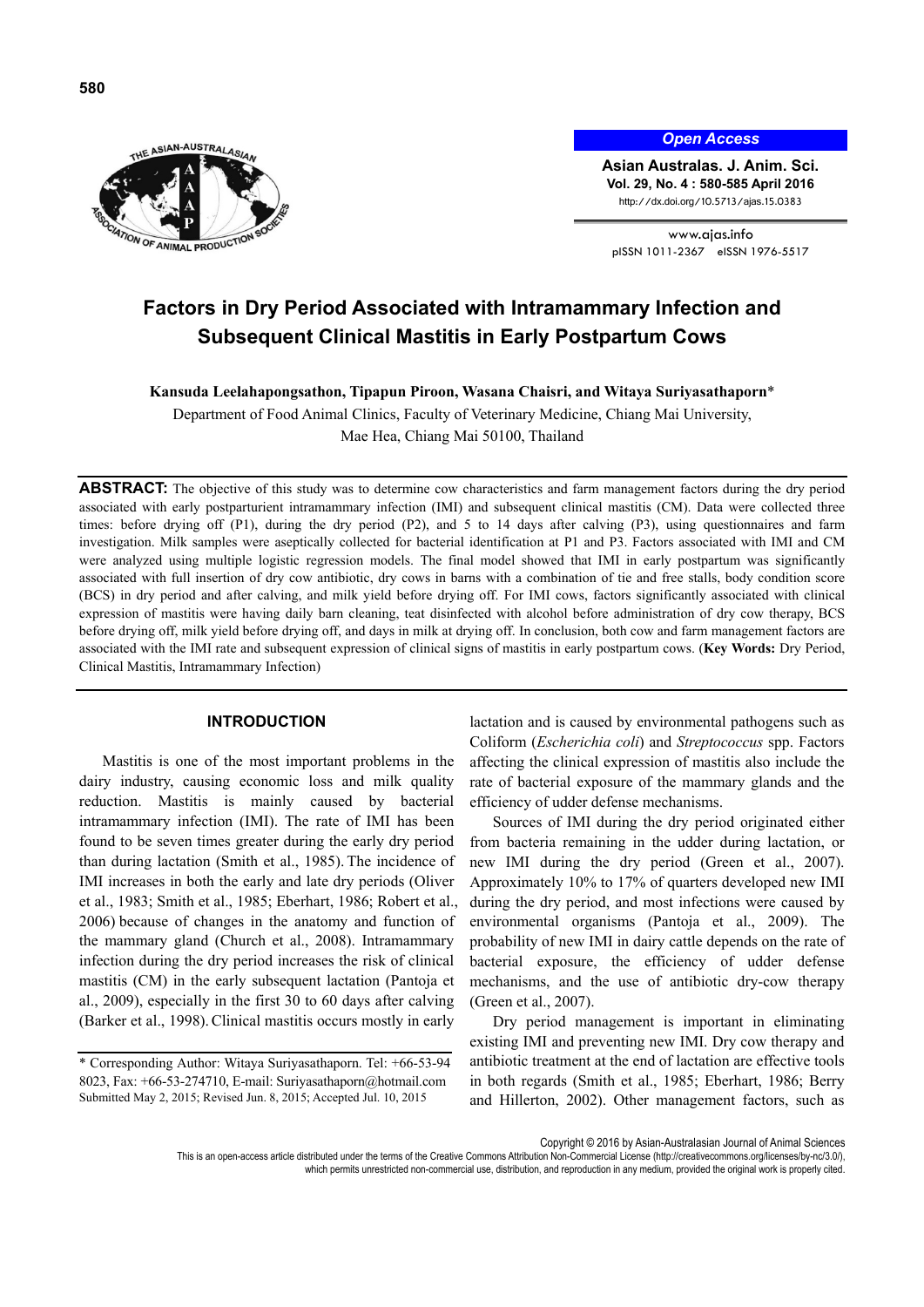increased parity and somatic cell count ≥200,000 cells/mL before drying off, were risk factors of CM post partum (Green et al., 2002; Green et al., 2007; Pantoja et al., 2009). In Thailand, the mastitis control program including dry cow therapy has been widely used in most farms. However, the postpartum mastitis problem that persists might indicate that existing knowledge does not explain all the mastitis risk factors for smallholder dairy farms in a tropical environment.

The objective of this study was therefore to determine the farm management factors during the dry period, and the cow characteristics, associated with early postparturient IMI and subsequent CM in IMI cows in smallholder dairy cows in a tropical environment.

#### **MATERIALS AND METHODS**

## **Farm and cow selection and data collection**

Twenty-two smallholder dairy farms in Mae-Wang and Mae-Joe dairy co-operatives, Chiang Mai Province, Thailand, participated in the study. After enrollment, farms having pregnant cows expected to start drying-off in July to October 2009, with drying off periods ranging from 40 to 80 days, were included. Before and during drying off periods, cows with CM or any health disorder were excluded from the study. All farms had average herd sizes ranging from 10 to 26 milking cows. The management of all farms included the use of bucket-type milking machines, milking twice a day, and using commercial concentrates and local roughages from agricultural by-products. The commercial concentrates, which originated from both nationwide and local companies (for example Betagro Public Company Limited, CPF Thailand Public Company Limited, and Chokchai Ranch Company Limited), contained protein 14% to 18%, fat 3%, fiber 12% to 13%, and humidity 13%. Most roughages were local post harvests agriculture and by-product from food companies including; corn silage (composition of dry matter: protein 7%, fat 1.2%, and fiber 74%), rice straw (composition of dry matter: protein 3.1%, fat 1.7%, fiber 27.7%, starch 41.8%, and mineral 16.6%), and corn stalk (composition of dry matter: protein 1.4%, fat 0.4%, fiber 4.3%, starch 6.6%, and mineral 1.6%).

Data were collected at 1-14 days before drying off (P1). during the dry period (P2) and 5 to 14 days after calving (P3), from either questionnaires or farm investigation. The data included cow characteristics and dry cow management. Factors of cow characteristics were parity; % of crossbred Holstein-Friesian; body condition scores (BCS) before drying off, in dry period, and after calving; days in milk at drying off; last milk production before drying off; history of prior mastitis problems before drying off; and illness history before drying off. Dry cow management factors were types of dry cow antibiotic uses, use of alcohol before intramammary infusion, methods of administering intramammary product (full insertion, insertion the whole length of the syringe cannula into the teat orifice and expelling contents; or partial insertion, insertion 2 to 3 mm of the tip of the syringe cannula into the teat orifice and expelling contents), use of antiseptic teat dipping immediately after intramammary infusion, and vitamin ADE administration at drying off. At the middle of the dry period (P2), management of the drying off cows was investigated to collect data e.g. separation of dry cows from lactating cows, moving cows into separated calving pens, type of barn (tie stall, free stall, mixed type), barn condition (clean, filthy, damp, or muddy), and barn cleaning )daily, rarely). After calving, cows were observed for any signs of CM by farmers. Clinical mastitis was defined when a cow had udder changes (hot, swelling, redness of udder) and/or abnormal milk (color change, presence of blood, pus or clotted milk).

#### **Milk sample collection and bacterial identification**

To define postpartum IMI cows, milk samples were collected twice: at 1 to 14 days before expected drying off date (P1) and at 5 to 14 days after calving (P3). Milk samples were aseptically collected from each quarter and stored at 4°C to 8°C. Bacteriology identification was performed within 4 hours after collection according to standard procedure described by National Mastitis Council's guidelines (NMC, 1999). Briefly, samples were mixed together, and ten microliters of each milk sample were cultured on a 5% bovine blood agar plate (blood agar base; Oxoid, distilled water, and 5% v/v bovine blood) and incubated at 37°C for 24 to 48 hours. After incubation, microorganisms were primarily identified by colony morphology, hemolysis test, catalase reaction, and gram staining. Other biochemical tests for different bacterial species were performed.

An IMI was defined as the presence of at least one colony of one to two species of bacteria (Green et al., 2002). Samples that contained three or more bacterial species were considered to be contaminated. Isolates of either *Streptococcus agalactiae* or *Staphylococcus aureus*, however, were always defined as IMI (NMC, 1999).

#### **Statistical analysis**

Data were described by means and standard deviation (SD) for continuous variables and frequencies for categorical variables. Cow characteristics (number of cows, % Holstein-Friesian, parity, milk productions, milk yield at drying off, days in milk, BCS before drying off, BCS at dry period, BCS after calving, and dry period) in 3 groups of cow (uninfected, IMI with CM, and IMI without CM) were analyzed by analysis of variance with Duncan's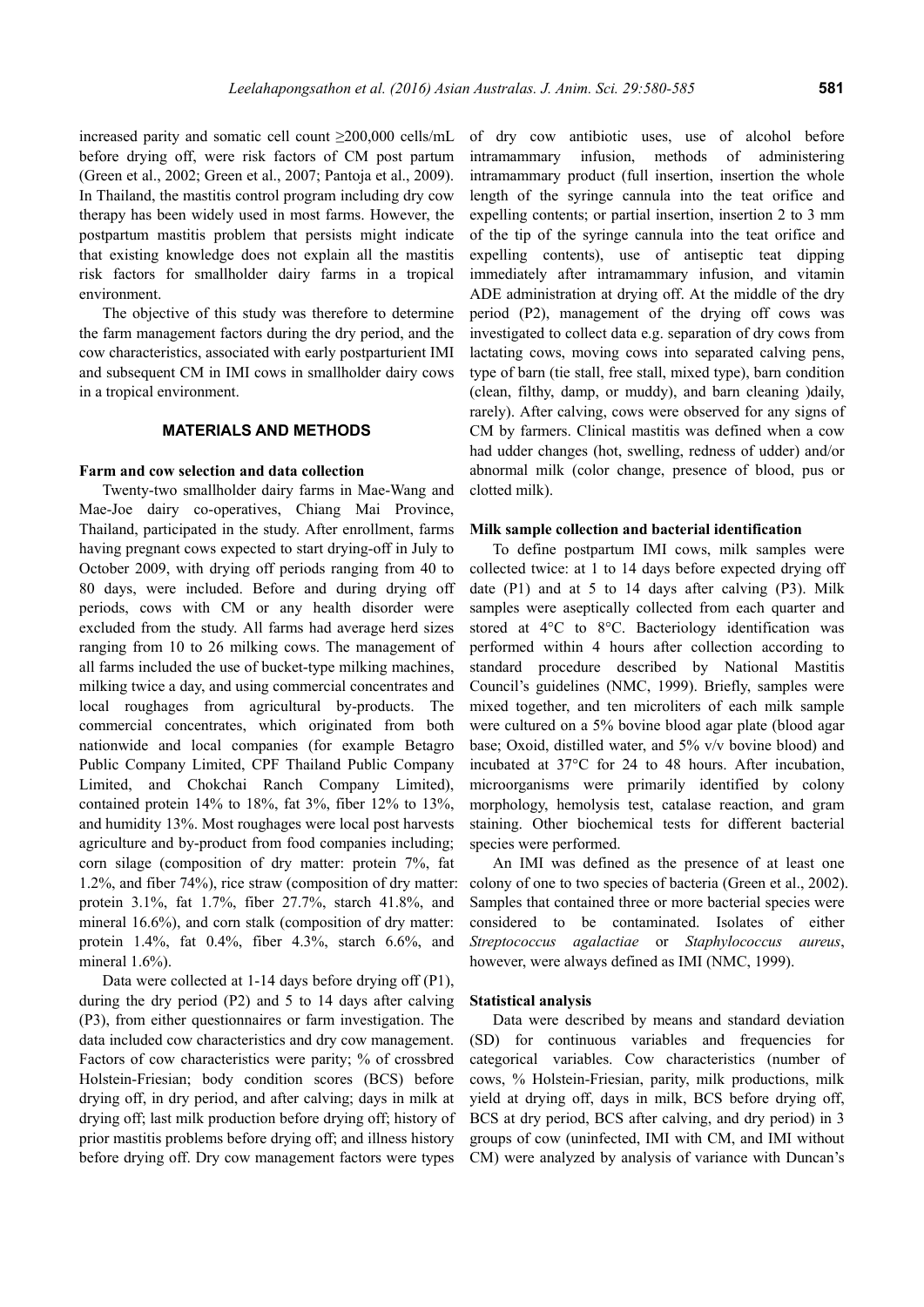multiple test to compare differences among groups of cows. Statistical analyses were performed by creating multiple logistic models: i( an IMI model and ii) a CM model. For the IMI model, IMI variable, as a dependent variable, was determined as "positive" when having positive bacterial identification and/or CM after calving. For CM model, only data from IMI quarters were used, and CM variable was a dependent variable. The CM variable was defined "positive" when the IMI quarters showed any signs of CM. Independent variables were cow characteristics and dry cow management factors. The logistic models were created by the free entering method. All factors were entered and remained in the model when p<0.15 indicated by likelihood ratio tests. Odds ratio (OR) was used to describe the direction of relationship between dependent and independent variables. The OR >1 indicated that the specified level had more risk to become IMI or CM than the reference value (Green et al., 2007; Pantoja et al., 2009).

### **RESULTS**

From a total of 22 small dairy farms, 48 clinically healthy cows without CM were included in the study. Parities of the cows ranged between one to eight, and the means (SD) of parities were 2.07 (2.12), 2.6 (1.9), and 2.04 (0.71) for uninfected cows, IMI with CM cows, and IMI without CM cows, respectively (Table 1). Cow characteristics of this study are shown in Table 1. Cows with both IMI and subsequently CM had the lowest milk yield at drying off, the highest day in milk and the lowest BCS before drying off. However, no significant difference was observed in the tested characteristics among groups of cows ( $p > 0.05$ ).

Of the 48 clinically healthy cows without CM (184 quarters), percentages of quarters with culture-positive quarter sample (or IMI) before drying off and after calving were 59.24% and 33.15%, respectively. From IMI quarter, quarters with CM after calving were 26.23%. Numbers of

**Table 2.** Bacterial isolated from milk samples at 14 days before drying off and 5-14 days after calving

|                                        | Number of cases $(\% )$ |                       |  |
|----------------------------------------|-------------------------|-----------------------|--|
| Bacterial species                      | <b>Before</b>           | After                 |  |
|                                        | drying off              | calving               |  |
| Corynebacterium spp.                   |                         | 37 (33.33) 28 (51.85) |  |
| Coagulase-negative staphylococci (CNS) |                         | 46 (41.44) 10 (18.52) |  |
| Other environmental streptococci       | 10(9.01)                | 1(1.85)               |  |
| Streptococcus dysgalactiae             | 6(5.41)                 | 4(7.41)               |  |
| Streptococcus bovis                    | 3(2.70)                 | 1(1.85)               |  |
| Staphylococcus aureus                  | 3(2.70)                 |                       |  |
| <i>Bacillus</i> spp.                   | 1(0.90)                 | 4(7.41)               |  |
| Yeast                                  |                         | 5(9.26)               |  |
| Streptococcus uberis                   | 3(2.70)                 | 1(1.85)               |  |
| Streptococcus agalactiae               | 1(0.90)                 |                       |  |
| Salmonella spp.                        | 1(0.90)                 |                       |  |
| Total                                  | 111 (100)               | 54 (100)              |  |

bacteria isolated from milk samples separated for each species are shown in Table 2. Most isolates found were environmental pathogens. The most microorganisms isolated before drying-off were coagulase-negative staphylococci (CNS; 41.44%). *Corynebacterium* spp. isolates were found in high percentages both before dryingoff (33.33%), and after calving (51.85%). However, only before drying-off, *Staphylococcus aureus* and *Streptococcus agalactiae* were found with the percentages of 2.7% and 0.9%, respectively.

## **Factors during dry period in association with intramammary infection in early postpartum cows**

The final model of factors associated with IMI after calving is shown in Table 3. Factors associated with IMI were full insertion of dry cow antibiotic ( $p = 0.03$ ), dry cows in barns with a combination of tie stalls and free stalls  $(p = 0.01)$ , BCS in dry period  $)p = 0.04$ , BCS after calving  $(p = 0.02)$  and milk yield before drying off  $)p < 0.01$ . The full insertion of dry cow antibiotic increased the risk of

**Table 1.** Cow characteristic analysis from uninfected cows, intramammary infected (IMI) with or without clinical mastitis (CM)

|                               |                 | Average (SD)       |                       |
|-------------------------------|-----------------|--------------------|-----------------------|
| Cow characteristic            | Uninfected cows | <b>IMI</b> with CM | <b>IMI</b> without CM |
| Number of cows (cows)         | 15              | 10                 | 23                    |
| HF $(\%)$                     | 88.83 (0.18)    | 88.85 (8.15)       | 91.16 (12.55)         |
| Parity                        | 2.07(2.12)      | 2.6(1.9)           | 2.04(0.71)            |
| Milk productions $(kg/d)$     | 14.92 (2.12)    | 14.25(3.15)        | 15.26(2.12)           |
| Milk yield at drying off (kg) | 6.13(1.41)      | 4.11(2.15)         | 5.59(1.41)            |
| Days in milk $(d)$            | 365.6(96.2)     | 385 (108.17)       | 327.52 (78.49)        |
| BCS before drying off         | 2.92(0.18)      | 2.7(0.28)          | 2.95(0.53)            |
| BCS at dry period             | 2.9(0)          | 2.9(0.47)          | 3.07(0.18)            |
| BCS after calving             | 2.93(0)         | 2.83(0.38)         | 2.88(0.35)            |
| Dry period $(d)$              | 64.33 (7.78)    | 62.1(19.37)        | 61.22(4.24)           |

SD, standard deviation; HF, Holstein-Friesian; BCS, body condition score.

No significant difference was observed in the tested characteristics (p>0.05).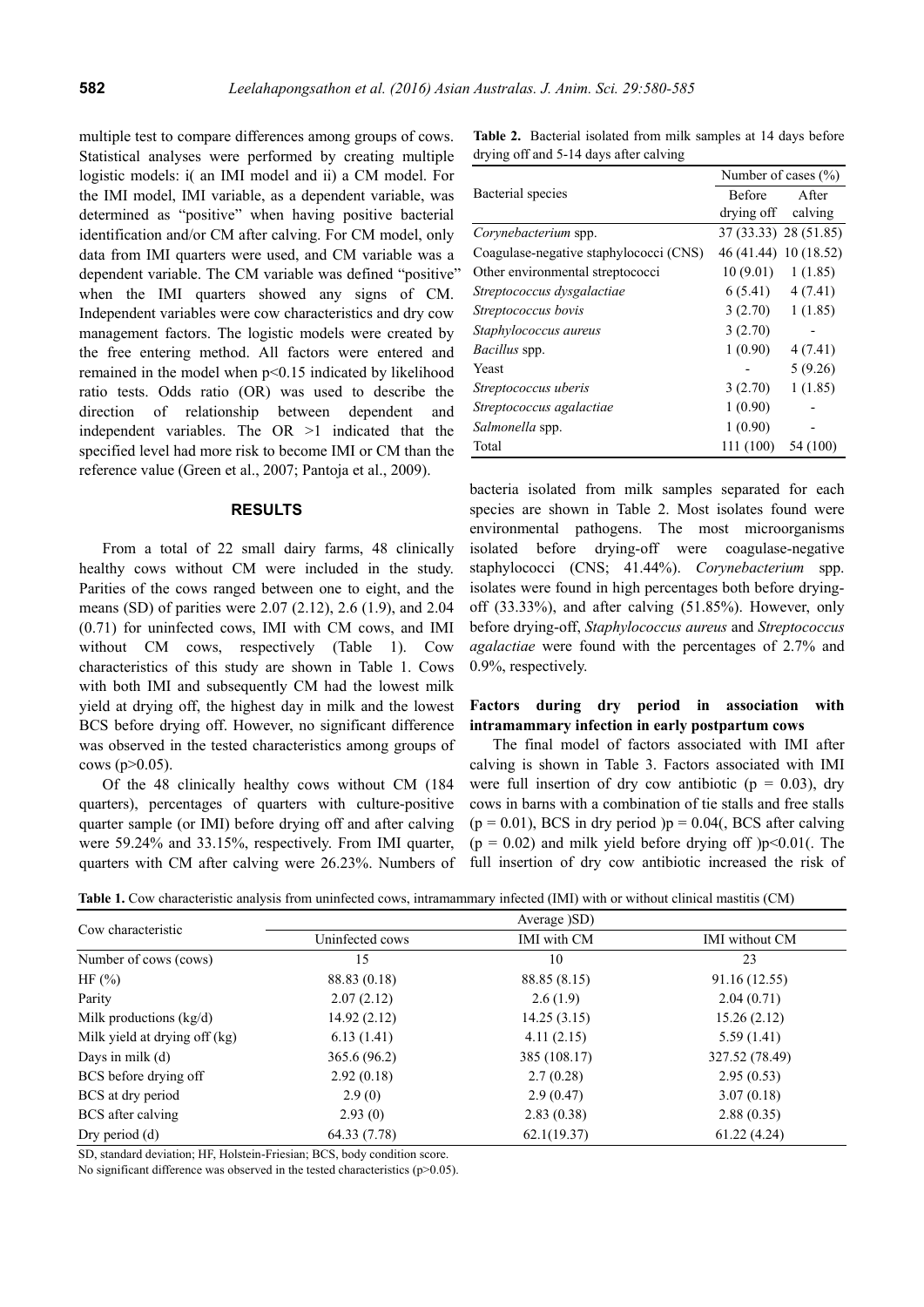| Factors           |                                      | Estimate  | <b>SE</b> | p-value | Odds ratio |  |
|-------------------|--------------------------------------|-----------|-----------|---------|------------|--|
|                   | Full insertion of dry cow antibiotic | 0.48      | 0.22      | 0.03    | 2.62       |  |
| Barn type         | Free-stall                           | 0.53      | 0.44      | 0.23    | 2.86       |  |
|                   | Mixed type                           | 0.62      | 0.25      | 0.01    | 3.47       |  |
|                   | Tie stall                            | Reference |           |         |            |  |
| BCS in dry period |                                      | 1.29      | 0.62      | 0.04    | 3.61       |  |
| BCS after calving |                                      | $-1.46$   | 0.64      | 0.02    | 0.23       |  |
|                   | Milk yield before drying off         | $-0.21$   | 0.08      | < 0.01  | 0.81       |  |

**Table 3.** The final model indicating factors associated with intramammary infection in early postpartum cows

SE, standard error; BCS, body condition score.

getting IMI by about 2.6 times compared to partial insertion  $(OR = 2.62)$ . Dry cows in barns with a combination of tie stalls and free stalls were at increased risk of IMI (OR = 3.47). Cows with higher BCS in dry period (OR =  $3.61$ ), but with lower BCS after calving  $(OR = 0.23)$  had more risk of IMI. Higher amount of milk yield before drying off decreased risk of IMI ( $OR = 0.81$ ).

## **Factors during dry period associated with subsequent clinical mastitis after intramammary infection in early postpartum cows**

The final model of factors associated with clinical expression of mastitis after IMI is presented in Table 4. Factors associated with clinical expression of mastitis after IMI were daily barn cleaning ( $p = 0.02$ ), teat disinfected with alcohol before administration of dry cow therapy ( $p =$ 0.02), BCS before drying off ( $p = 0.04$ ), milk yield before drying off ( $p = 0.02$ ), and days in milk at drying off ( $p =$ 0.04). Daily barn cleaning  $(OR = 0.04)$ , teat disinfected with alcohol before administration of dry cow therapy (OR  $= 0.06$ ), higher BCS before drying off (OR  $= 0.11$ ), higher milk yield before drying off ( $OR = 0.61$ ), and lower days in milk at drying off ( $OR = 1.01$ ) decreased risk of CM after IMI.

### **DISCUSSION**

This study was focused on an epidemiology of mastitis in the field by determining the risk factors of IMI and subsequent CM during transition period of cows. Bacterial identification in the present study followed the standard

protocol according to National Mastitis Council's guidelines (NMC, 1999). This protocol has been used in many previous studies, for examples: Church et al. (2008), Pantoja et al. (2009), Suriyasathaporn (2010), Pinedo et al. (2012), Leelahapongsathon et al. (2014). In our study, IMI after calving were 33.15%, in the range of previous reports on early postpartum cows in this area (Chaikhun et al., 2005). Bacteria causing IMI at drying off and after calving were *Corynebacterium* spp. and CNS. These bacteria were found as the main pathogens causing IMI at drying off and after calving (Sargeant et al., 2001; Green et al., 2002; Pantoja et al., 2009).

As with most infectious diseases, mastitis incidence depends on three components: exposure to microbes, udder defense mechanisms, and environmental risk factors. In the past decade, the standard mastitis control program has provided hygiene and management practices to control IMI (Neave et al., 1969). Intramammary infection in dry periods may result from increased exposure to pathogens. In this study, the full insertion of dry cow antibiotic led to greater risk of IMI. The full insertion caused teat canal lumen dilatation and consequently more susceptibility to bacterial penetration into the udder (Boddie and Nickerson, 1986). Partial insertion (i.e. <4 mm) reduced new IMI rates and increased the cure rate of existing infections, compared with full insertion (Boddie and Nickerson, 1986). Partial insertion results in less of the protective keratin that lines the teat canal being removed, reduces the degree of distension of the canal, and reduces the probability that pathogens are introduced into the mammary gland during infusion (McDougall, 2003). In addition, mixed barn type

**Table 4.** The final model indicating factors associated with clinical expression of mastitis after intramammary infection in early postpartum cows

| Factors                                  | Estimate | <b>SE</b> | p-value | Odds ratio |
|------------------------------------------|----------|-----------|---------|------------|
| Daily barn cleaning                      | $-1.64$  | 0.7       | 0.02    | 0.04       |
| Teat disinfected with alcohol            | $-1.42$  | 0.59      | 0.02    | 0.06       |
| before administration of dry cow therapy |          |           |         |            |
| BCS before drying off                    | $-2.17$  | 1.06      | 0.04    | 0.11       |
| Milk yield before drying off (kg)        | $-0.49$  | 0.21      | 0.02    | 0.61       |
| Days in milk at drying off $(d)$         | 0.01     | 0.01      | 0.04    | 1.01       |

SE, standard error; BCS, body condition score.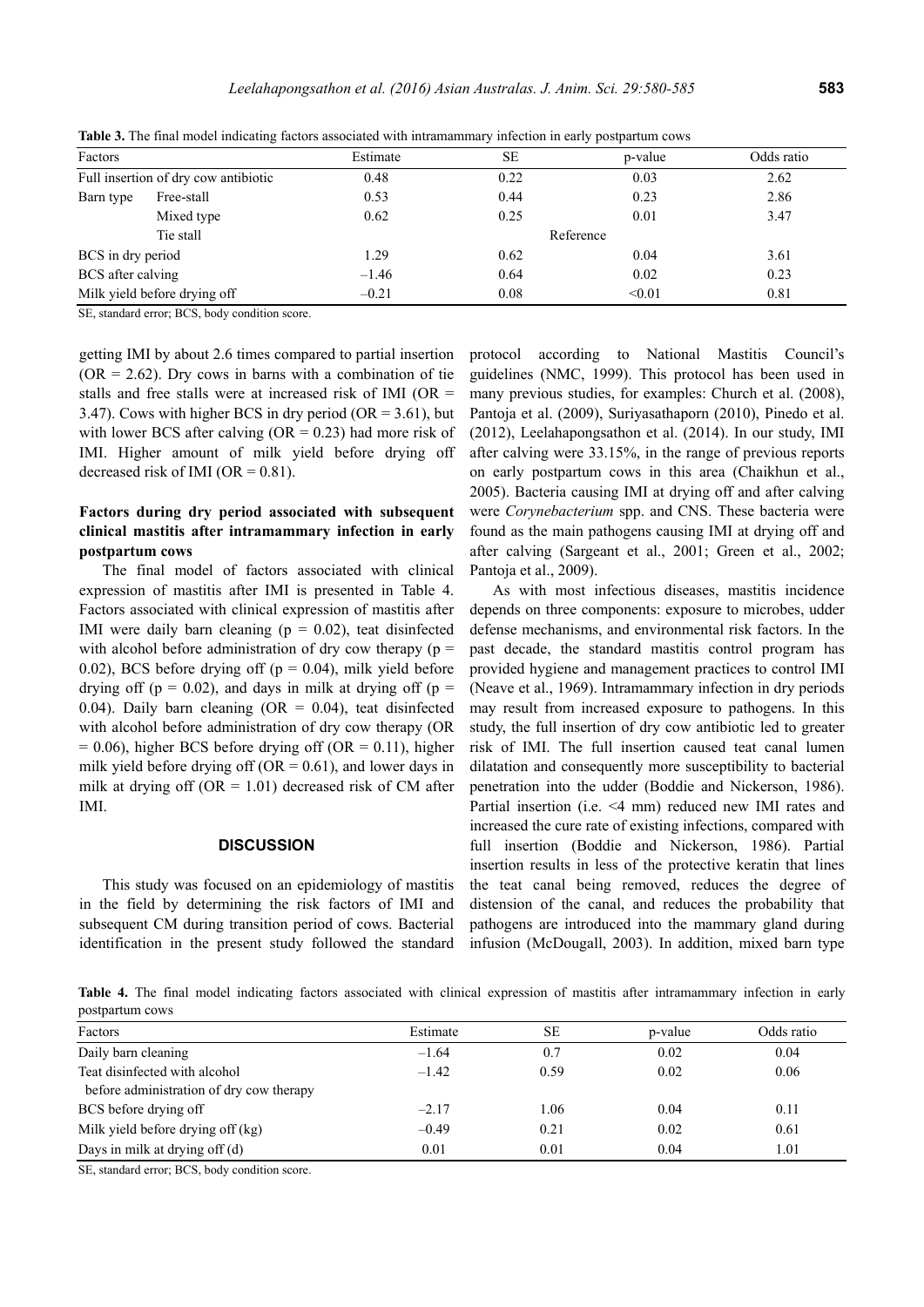including free-stall type and tie stall type might affect barn cleanliness. Floor cleaning is better in tie stall type than in free-stall type and mixed type. Dry lot location is an important factor in providing an environment with reduced bacterial populations (Jones, 2009). Cow hygiene in dry periods is associated with a decreased rate of infection (Brand et al., 1996; Green et al., 2007).

Risk of CM after IMI was associated with udder defense efficiency (Suriyasathaporn et al., 2000a;b), and including quantity and virulence of intramammary pathogens. From Table 4, factors associated with clinical expression of mastitis after IMI that related to reduced chance of exposure to pathogens, were having daily barn cleaning and teat disinfected with alcohol before administration of dry cow therapy. These factors would provide hygiene in dry cows to prevent new IMI and subsequent CM (Barnouin et al., 2004; Green et al., 2008). However, teat disinfected with alcohol before administration of dry cow therapy was recommended for infusion of dry cow therapy (NMC, 2006). Frequent management of dry-period accommodation was associated with decreased pathogen challenge into udders (Green et al., 2007).

Udder defense plays an important role in protecting and minimizing the expression of clinical symptoms in infected mammary glands (Kehrli and Shuster, 1994). High BCS before dry period and after calving was associated with a reduced risk of both IMI after calving and subsequent clinical expression of mastitis in the IMI quarters. Low BCS might indicate poor farm management and inadequate nutrition for milking cows that related to increase susceptible to CM, for example inadequate levels of vitamin E and selenium causing impairment of udder defense mechanism postpartum (Hogan et al., 1993; O'Rourke, 2009). In addition, the previous study found that cows with low BCS had more risk of subsequent CM than cows with BCS 3 to 3.5, because of hyperketonemia in most low BCS cows (Suriyasathaporn et al., 2000a;b).

Moreover, high BCS in dry period was associated with an increased risk of IMI after calving. These results corresponded with the studies of Valde et al. (2007). These authors reported that herds with low incidence of mastitis had lower average BCS during 30 days before calving than high mastitis incidence herds. The fatter cows during calving periods have a greater chance of losing weight and body integrity than thinner cows. This might be associated with hyperketonemia in cows after calving that could decrease the efficiency of udder defense mechanisms (Suriyasathaporn et al., 2000a).

Regarding milk yield before drying off, our study shows that higher milk yield before drying off was related to either lower IMI or lower CM incidence after IMI (Tables 3 and 4). Low milk yield before drying off was associated with decreased udder defense efficiency (Natzke et al., 1975).

This is in agreement with information presented by Pinedo et al. (2012), who reported that cows with lower milk production in the previous lactation had higher risk of clinical and subclinical mastitis after calving compared with high-producing cows. In addition, cows with higher days in milk were at increased risk of clinical expression of mastitis. The high days in milk indicated a lack of attention to cows during end of lactation and might also relate to decreased udder defense efficiency because of long term of lactation.

In conclusion, both cow and farm management factors including insertion of dry cow antibiotic are associated with IMI rate and subsequent expression of clinical signs of mastitis in early postpartum cows.

## **CONFLICT OF INTEREST**

We certify that there is no conflict of interest with any financial organization regarding the material discussed in the manuscript.

## **ACKNOWLEDGMENTS**

This research was funded by Thailand Research Fund; The Royal Golden Jubilee Ph.D. Program and Faculty of Veterinary Medicine, Chiang Mai University. We would like to thank Tawatchai Singhla, Sonthaya Umsum-arng and dairy farmers in Mae-Wang and Mae-Joe dairy cooperatives, Chiang Mai for their grateful participation. We are also grateful to for Saowaratcharee Rin-ut; a scientist in department of food animal clinic for her support with laboratory procedures.

#### **REFERENCES**

- Barker, A. R., F. N. Schrick, M. J. Lewis, H. H. Dowlen, and S. P. Oliver. 1998. Influence of clinical mastitis during early lactation on reproductive performance of jersey cows. J. Dairy Sci. 81:1285-1290.
- Barnouin, J., M. Chassagne, S. Bazin, and D. Boichard. 2004. Management practices from questionnaire surveys in herds with very low somatic cell score through a national mastitis program in France. J. Dairy Sci. 87:3989-3999.
- Berry, E. A. and J. E. Hillerton. 2002. The effect of selective dry cow treatment on new intramammary infections. J. Dairy Sci. 85:112-21
- Boddie, R. L. and S. C. Nickerson. 1986. Dry cow therapy: Effects of method of drug administration on occurrence of intramammary infection. J. Dairy Sci. 69:253-257.
- Brand, A., J. P. T. M. Noordhuizen, and Y. H. Schukken. 1996. Herd Health and Production Management in Dairy Practice. 2nd ed. Wageningen Pers, Wageningen, The Netherlands.
- Chaikhun, T., S. Surawong, S. Boonyayatraand, and W. Suriyasathaporn. 2005. Factors associated with subclinical mastitis in postparturient lactating cows in Chiang Mai and Lumphun provinces. Chiang Mai Vet. J. 3:31-42.